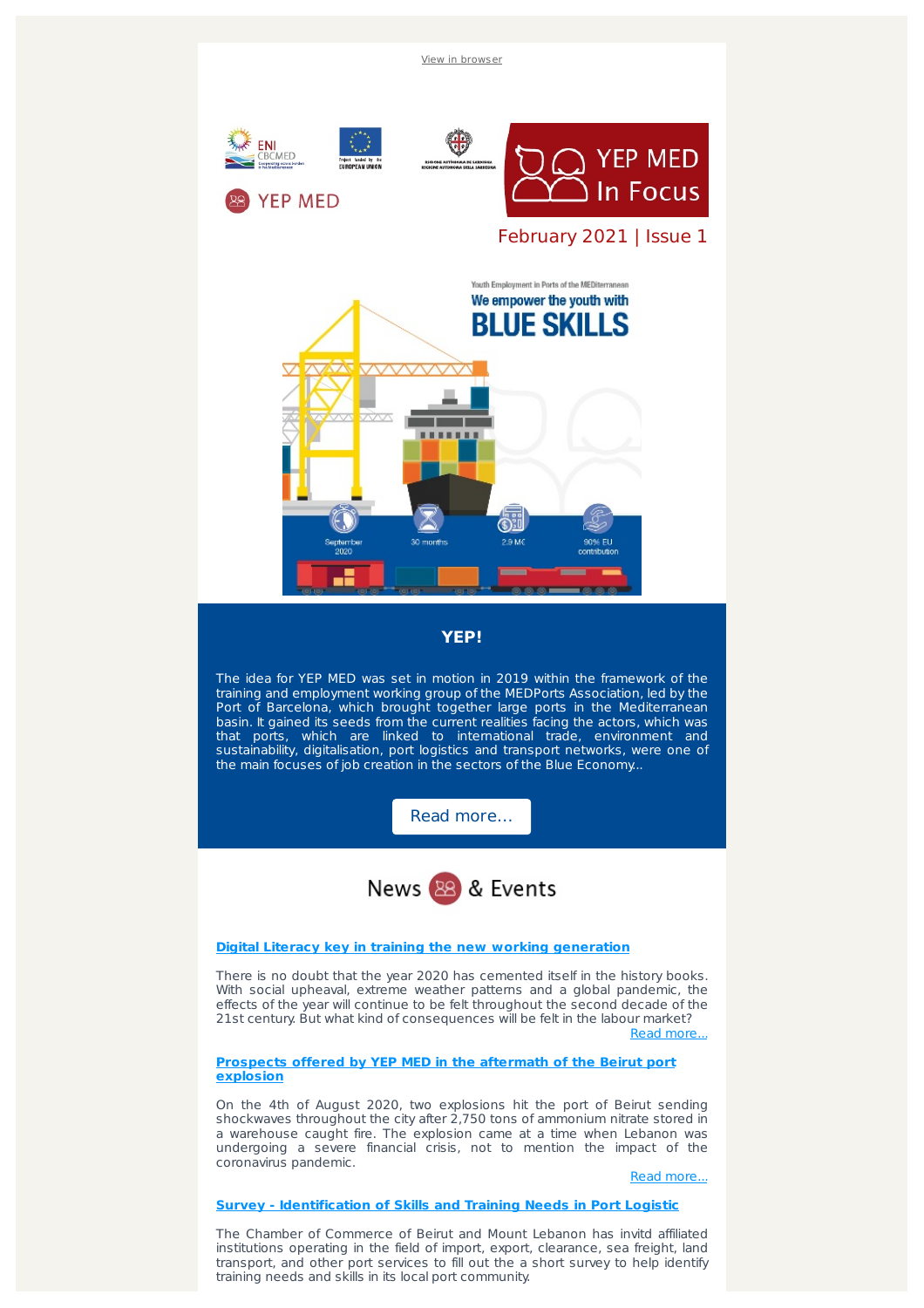## **Damietta Port organises first meeting with Port [community](https://www.facebook.com/YEPMED/photos/a.117176806818221/200421785160389?utm_source=sendinblue&utm_campaign=YEP_MED__202102&utm_medium=email)**

The meeting was chaired by DPA's chairman with the attendance of the Project's Team and the participation of 24 companies representing all port activities: shipping agency, stevedoring, warehousing, inland transportation, customs clearance and terminal operators.

Read [more...](https://www.facebook.com/YEPMED/photos/a.117176806818221/200421785160389?utm_source=sendinblue&utm_campaign=YEP_MED__202102&utm_medium=email)





## **VT1 - PORT- LOGISTICS COMMUNITY**

The first vocational training (VT1) pilot course is scheduled to take place in Barcelona the week of 22nd of February.

With the Barcelona teachers and local training centres ready, the course is estimated to be a huge success.

Read [more](http://www.enicbcmed.eu/port-logistics-community-training?utm_source=sendinblue&utm_campaign=YEP_MED__202102&utm_medium=email)

## **VT1 - PORT- LOGISTICS COMMUNITY**

The second vocational training (VT1) course is scheduled to take place in Civitavecchia in April.

Details of the course will be uploaded to the YEP MED official website! Stay tuned!





## Want to Learn More?

Contact one of our team at the project office to know more!

[Contact](mailto:yepmed@escolaeuropea.eu) the project office



**Marta Miquel Communications** 



Concha Palacios Project Management

Not yet subscribed?